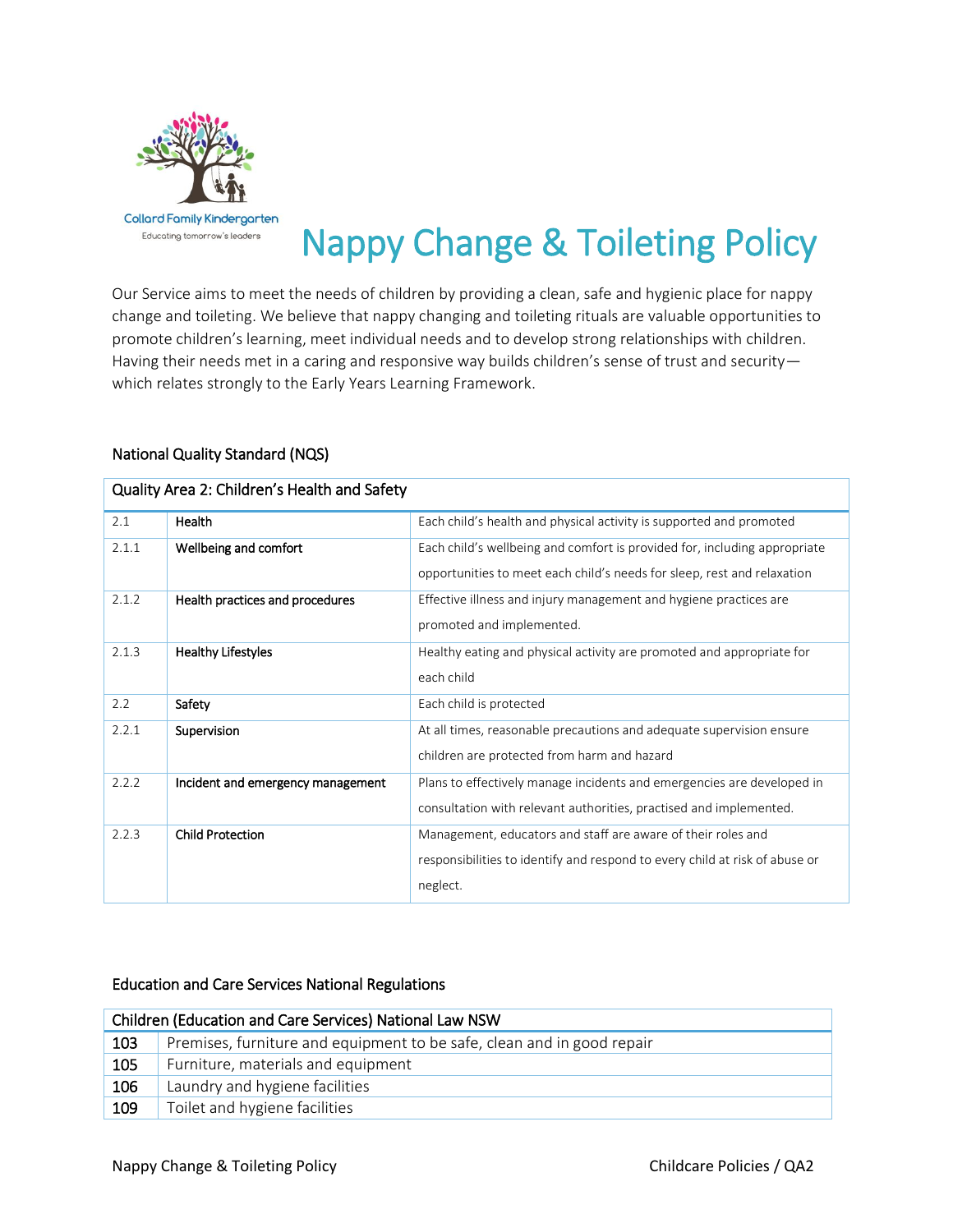| 115 | Premises designed to facilitate supervision |
|-----|---------------------------------------------|
|     | <b>156</b> Relationships in groups          |

#### Related Policies

Family Communication Policy Supervision Policy Health and Safety Policy

### PURPOSE

We aim to ensure best practice guidelines are adhered to for nappy changing and toileting. Ensuring the area is hygienic, reducing the spread of infectious disease.

## **SCOPE**

This policy applies to children, families, staff, management and visitors of the Service.

### IMPLEMENTATION

Our Service accepts enrolments of children who have not yet been toilet trained. Nappy Change and Toileting transpires at designated routine times and when meeting children's individual needs. Educators will collaborate with parents to develop stability with their child's nappy change and toileting practices. Educators must be responsive to special requirements related to culture, religion or privacy needs.

Toileting and nappy changing will be carried out at frequent intervals throughout the day and as required. Having their needs met quickly and in a caring responsive way builds children's sense of trust and security. Children also benefit from having the pleasant sensory experience of being free of a nappy and the comfort of having a fresh, dry nappy. It is also important to remember that the way we Early Childhood Educators react to soiled or wet nappies, toileting needs and accidents give children powerful messages about themselves and their bodies.

Meeting children's physical needs, nappy changing and toileting are an imperative time for Educators to:

- Conduct one to one interactions with children, and to give them your full attention
- Build trusting and caring relationships with children
- Interact with children using verbal and non-verbal communication, and respond to children's communication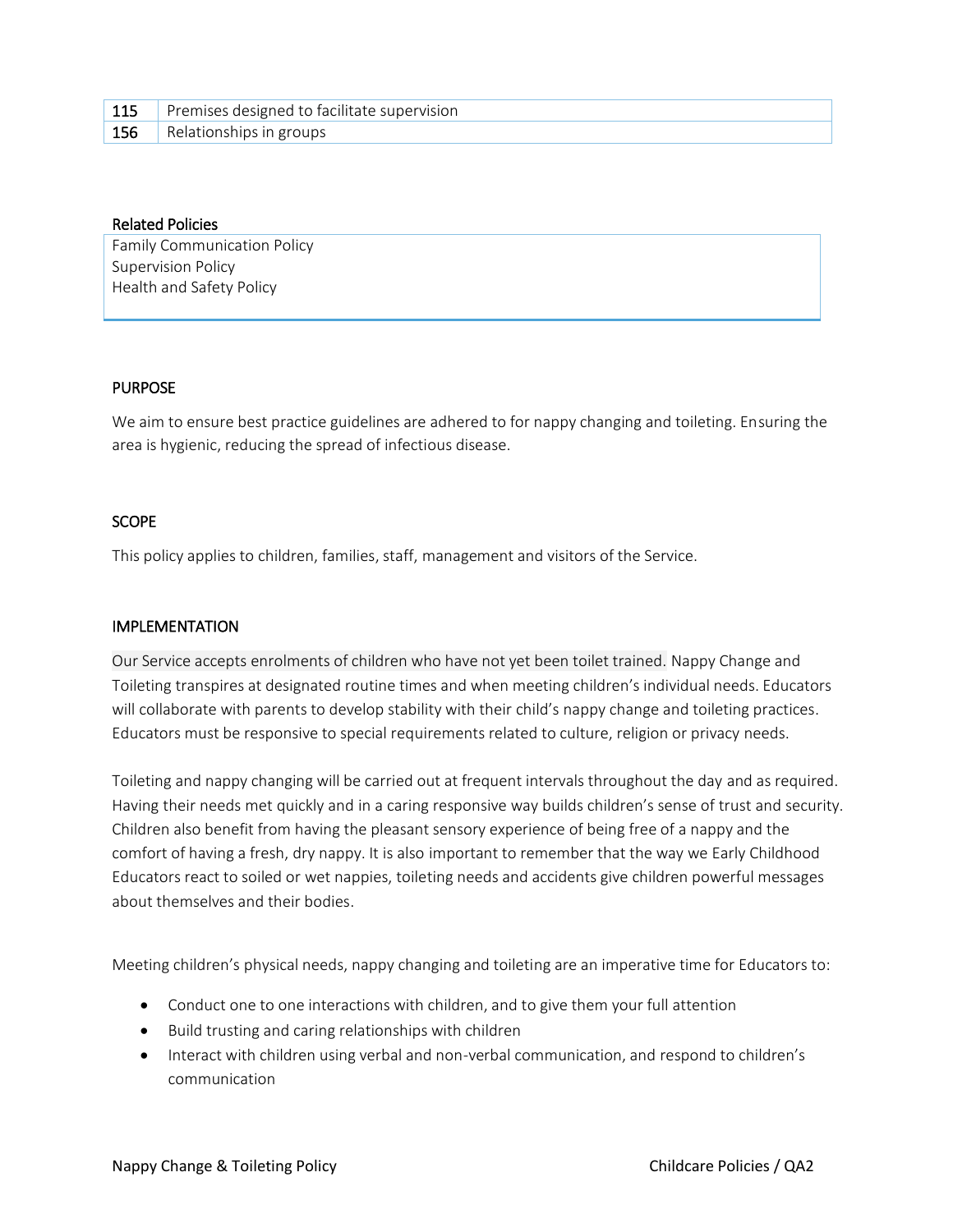- Participate in age appropriate activities with children, such as singing, saying rhymes and doing finger plays
- Build children's understanding of what is happening by inviting them to the bathroom, supporting their capability to predict what will happen next in the routine
- Help children begin to develop and extend their self-help skills, which includes handwashing and dressing, and encouraging children to identify the feeling of accomplishment and gratification that come with this.

All Educators will carry out nappy changing, however at times if a student is required to carry out this as part of their practical requirements - they will be under constant the supervision of a qualified Educator. Should a parent be in the bathroom helping their child, a staff member must accompany any other children needing to use the bathroom at the same time.

Appropriate hygiene practices must be maintained and procedures followed to minimise any risk of infection at all times. Educators will continuously promote healthy hygiene practices and hand washing procedures; encouraging the children to follow these practices.

# The Approved Provider will:

- Provide adequate and appropriate hygienic facilities for nappy changing
- Ensure nappy change facilities are designed and located in a way that prevents unsupervised access by children which is compliant with National Regulations and Health and Safety Standards
- Ensure that adult and children's hand washing facilities are located within the nappy change area
- Consult the Building Code of Australia for requirements concerning nappy change benches (Centre-based services.)
- Ensure that the nappy change facilities are designed and maintained in a way that facilitates supervision of children at all times, having regard to the need to maintain the rights and dignity of the children
- Ensure nappy change bins have a 'hands-free' lid
- Ensure nappy bins are located out of children's reach, in a child-proof cupboard where possible
- Ensure Nappy change procedure remains compliant and up to date.

# The Nominated Supervisor will:

- Implement policies, procedures and training with educators to ensure nappy change procedures that support children's safety, protection, relationships and learning.
- Develop systems with educators to ensure that soiled clothing and soiled nappies are disposed of or stored in a location children cannot access.
- Ensure children's nappies are changed at scheduled intervals.
- Ensure Educators check nappies throughout the day to ensure children are not susceptible to nappy rash and discomfort. A system to record this routine will be maintained for reporting purposes which will be kept up to date.
- Ensure nappy change and hand washing procedures are displayed visually and in community languages as appropriate in the nappy change area.
- Ensure nappy bins are emptied once during the day and at the end of each day. This may need to be done more regularly if there are soiled nappies.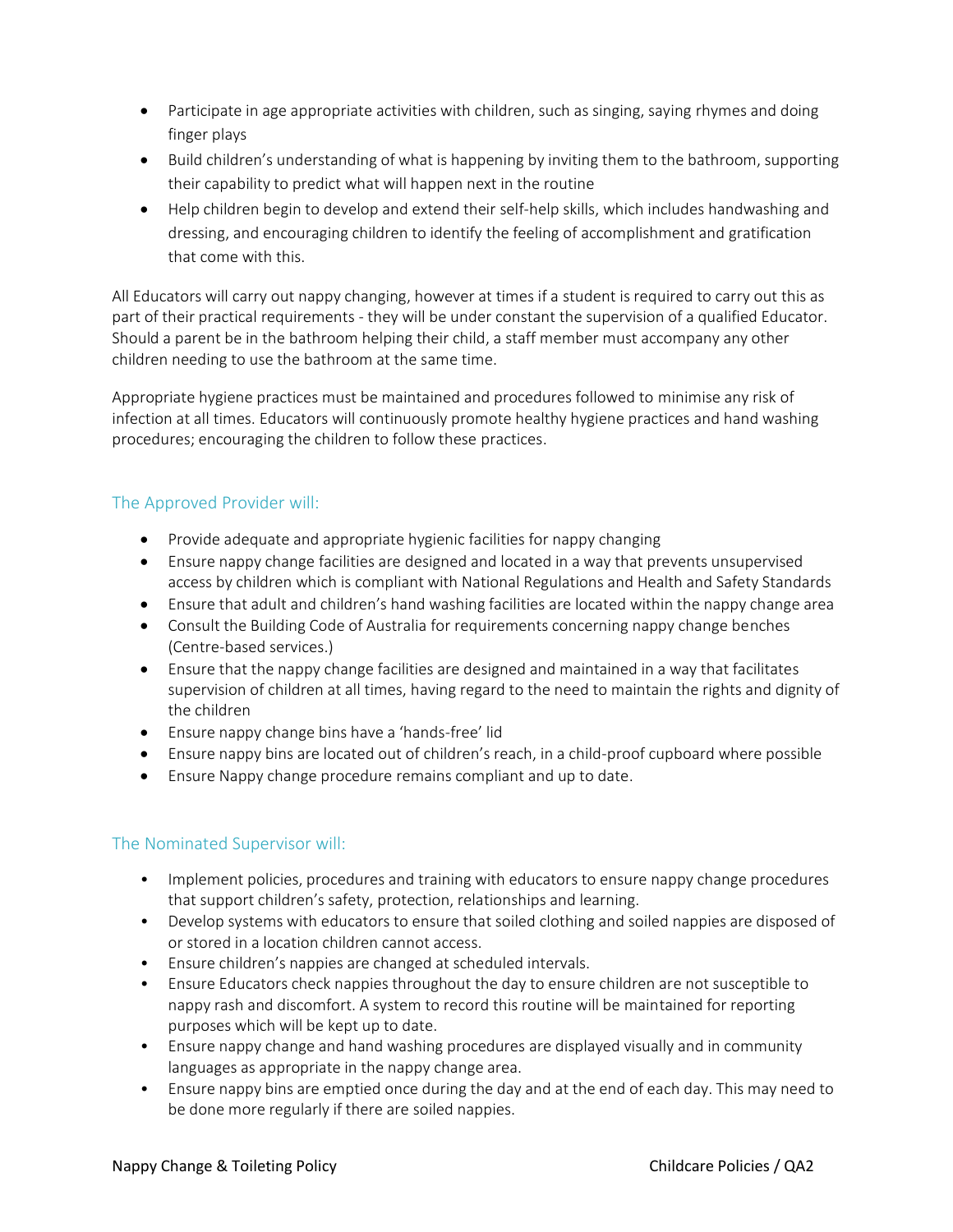# Educators will:

- Discuss children's individual needs professionally with families to ensure practices are reflective of their home environment and are culturally sensitive
- Provide information to families regarding children's nappy change outlines
- Utilise nappy change times to interact with children on an individual basis. The nappy change time will allow educators to converse, sing, play and generally interact with the child. This time allows educators and children to learn more about each other and understand each child's personality and personal strengths
- Organise the nappy change area to promote positive interactions and promote positive learning experiences, e.g. place pictures or mobiles to stimulate children's interactions and to encourage learning.
- Sing nursery rhymes to children and talk with them, making meaningful and happy eye contact
- Ensure physical contact and direct supervision with children throughout the nappy change experience
- Ensure no child is left alone on a nappy change mat or bench
- Keep nappy change areas fully stocked with all required materials at all times.
- Nappy Change and Toileting supplies are readily accessible to staff to ensure efficiency and the health and safety of each child.
- Encourage mobile children to walk to the nappy change area.
- Assist the child to walk up the steps onto the nappy change bench to decrease monotonous movements by educators and to promote children's agency. Where a child is not walking, educators will follow manual handling practices to lift and carry the child to the nappy change mat.
- Follow service's documentation requirements for nappy changing and toileting

# Toilet Training:

Our Service accepts enrolments of children who have not yet been toilet trained. Toileting occurs at any time of the day and is specific to individual needs. Educators will communicate with parents/guardians to develop consistency with their child's toileting habits. Educators must be aware of and consider any special requirements related to culture, religion or privacy needs.

Decisions about when to begin toilet training will be made by families, or may occur through shared decision making between families and early childhood professionals. This decision is based on mutual respect and open communication, which is crucial for a good outcome. Families may have strong views and preferences about when and how their child learns to use the toilet, which may come from their cultural background or individual preferences which must be respected by Educators and Staff.

The priority of the individual child's wellbeing is paramount, and the decision to begin assisting the child to learn to use the toilet should be based on signs of readiness from the child and discussion with families.

Early signs of readiness, will often start to appear when children are around 18-24 months old and may include:

• Showing interest in the toilet, including having an interest in others using the toilet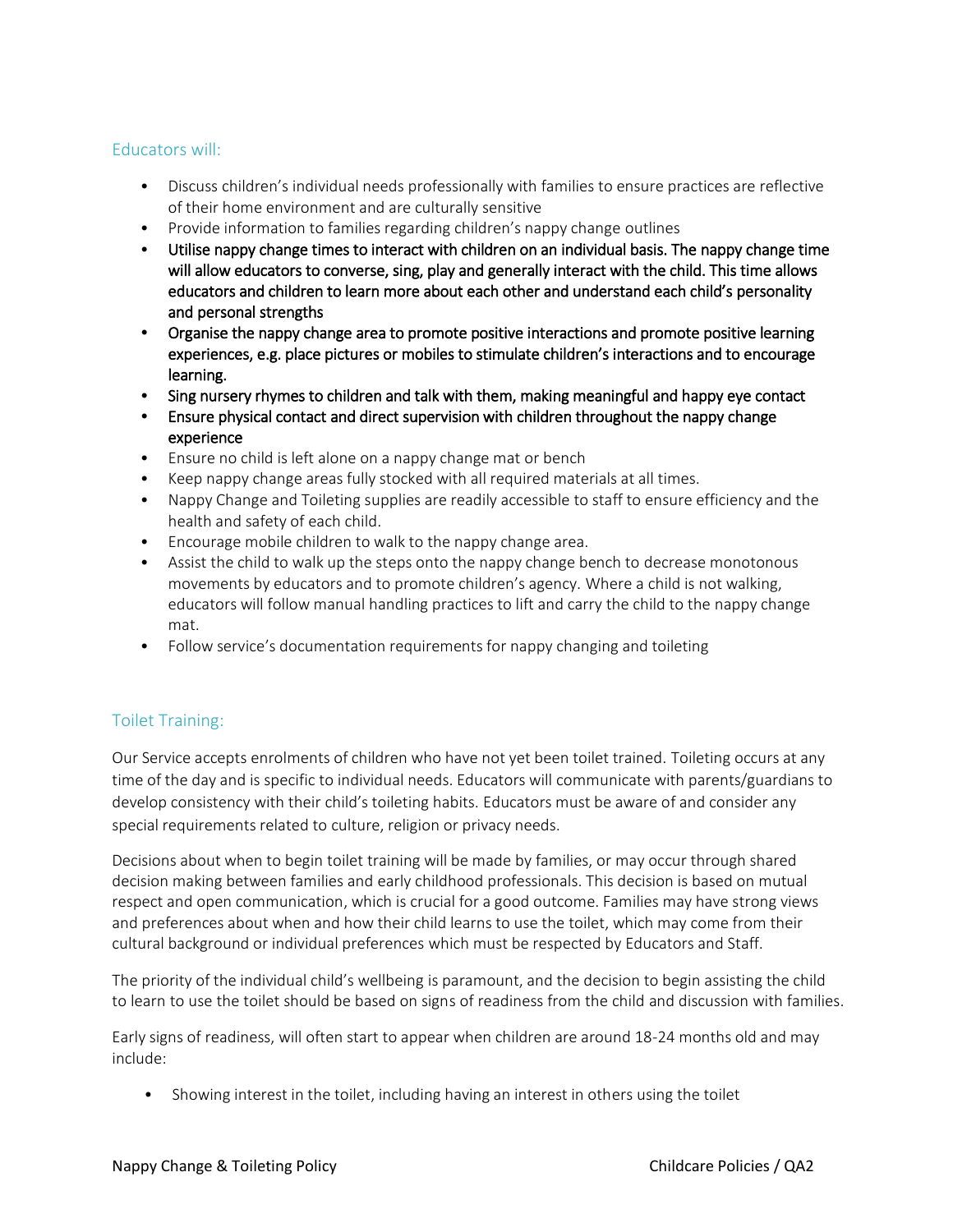- Indicating a need to go to the toilet either before, or while they are passing urine or doing a poo.
- Staying dryer for longer
- Begins to dislike wearing a nappy and perhaps tried to pull it off when it's wet or soiled
- Indicating a desire to sit on the toilet.

It is important to keep the process subdued and not place unnecessary attention and pressure on the child to prosper. Acknowledging children's successes, no matter how infrequent or small is vital for their self-esteem and confidence. Families and Educators can expect accidents, which should be treated respectfully and with a supportive manner.

Educators and families will collaborate and communicate how the toilet learning is going, both in care and at home. This will support children to become more familiar and comfortable with the toilet training process. Children should be given the opportunity to complete the toileting procedure, such as toileting, washing hands, flushing the toilet, keeping the bathroom environment clean independently, while at the same time keeping in mind the importance of hygiene and providing assistance when needed.

During this milestone, children should be empowered and encouraged to be successful. Toilet training varies for individual children, as Educators we can take advantage of the child being in a group and the many opportunities that provides for learning from each other. Educators and Families need to remember that comparing children is inappropriate and unacceptable behaviour.

### Source

- Australian Children's Education & Care Quality Authority
- Guide to the Education and Care Services National Law and the Education and Care Services National Regulations
- ECA Code of Ethics.
- Guide to the National Quality Standard.
- Staying Healthy in Child Care.  $5<sup>th</sup>$  Edition
- The NSW Work Health and Safety Act 2011 www.workcover.nsw.gov.au/newlegislation2012/ Pages/default.aspx
- **•** Storage and Handling of Dangerous Goods: Guidance www.workcover.nsw.gov.au/formspublications/ publications/Documents/storagehandlingdangerous-goods-1354.pdf
- Approved First Aid Qualifications www.acecqa.gov.au/qualifications/approvedfirst-aidqualifications
- Health and Safety in Children's Centres: Model Policies and Practices (2nd ed.)
- [www.community.nsw.gov.au/docswr/\\_assets/main/documents/childcare\\_model\\_policies.pdf](http://www.community.nsw.gov.au/docswr/_assets/main/documents/childcare_model_policies.pdf)
- Changing a nappy without spreading germs [https://www.nhmrc.gov.au/\\_files\\_nhmrc/publications/attachments/ch55h\\_nappy\\_changing\\_pos](https://www.nhmrc.gov.au/_files_nhmrc/publications/attachments/ch55h_nappy_changing_poster_130701.pdf) [ter\\_130701.pdf](https://www.nhmrc.gov.au/_files_nhmrc/publications/attachments/ch55h_nappy_changing_poster_130701.pdf)
- Raining Children Network www.raising children.net.au
- Revised National Quality Standard 2018